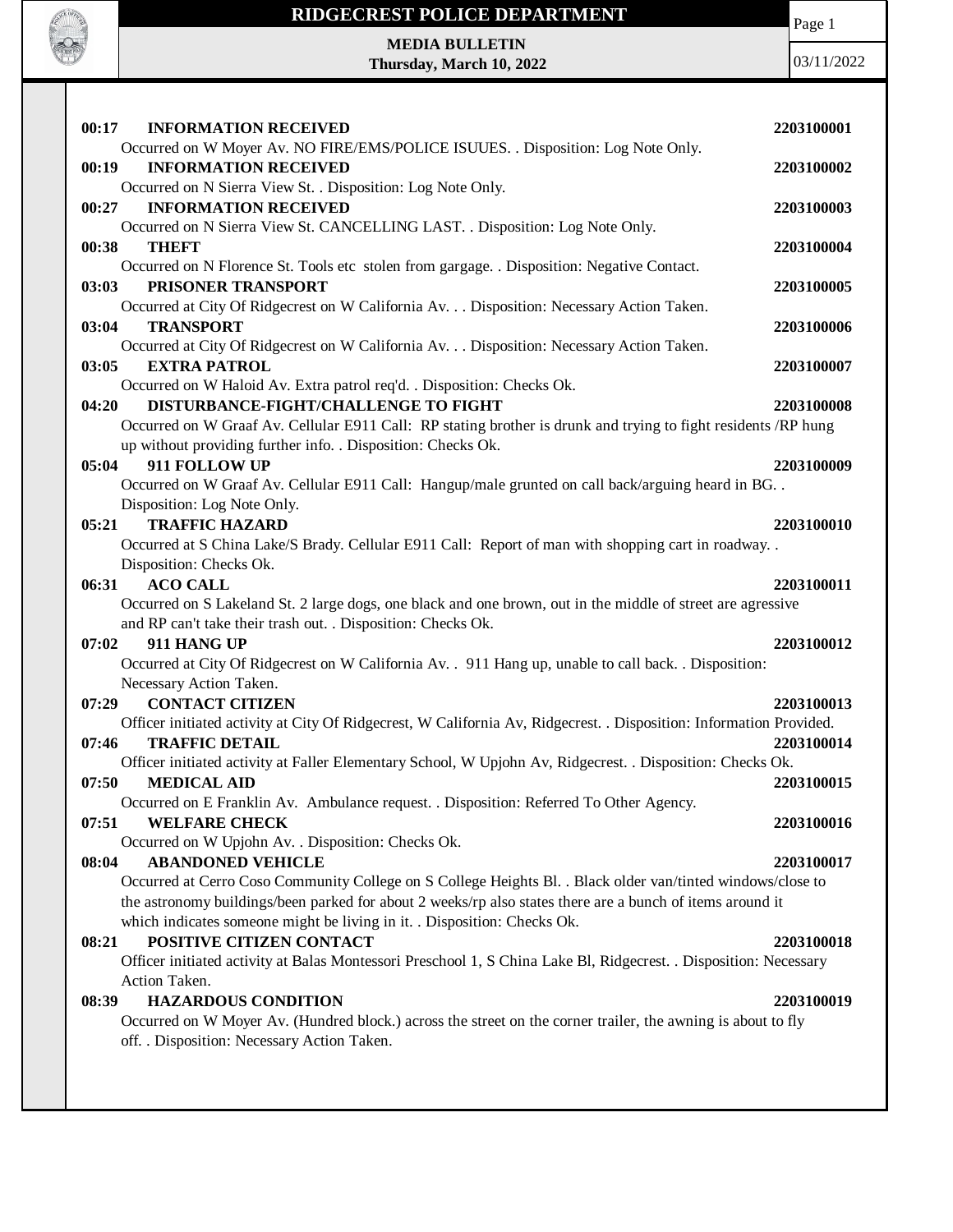

Page 2

## **MEDIA BULLETIN Thursday, March 10, 2022**

| 08:40 | 911 WIRELESS CALL                                                                                                                  | 2203100020 |
|-------|------------------------------------------------------------------------------------------------------------------------------------|------------|
|       | Occurred at City Of Ridgecrest on W California Av. . RP states misdial. . Disposition: Necessary Action Taken.                     |            |
| 08:45 | <b>FOOT PATROL</b>                                                                                                                 | 2203100021 |
|       | Officer initiated activity at Burroughs High School, E French Av, Ridgecrest. . Disposition: Checks Ok.                            |            |
| 08:57 | <b>CONTACT CITIZEN</b>                                                                                                             | 2203100022 |
|       | Officer initiated activity at Burroughs High School, E French Av, Ridgecrest. . Disposition: Information                           |            |
|       | Provided.                                                                                                                          |            |
| 09:04 | <b>FOLLOW UP</b>                                                                                                                   | 2203100023 |
|       | Officer initiated activity at Burroughs High School, E French Av, Ridgecrest. . Disposition: Follow Up                             |            |
|       | Completed.                                                                                                                         |            |
| 09:14 | <b>CONTACT CITIZEN</b>                                                                                                             | 2203100024 |
|       | Officer initiated activity at Murray Middle School, E Drummond Av, Ridgecrest. . Disposition: Information                          |            |
|       | Provided.<br><b>FOLLOW UP</b>                                                                                                      | 2203100025 |
| 09:30 | Officer initiated activity at Murray Middle School, E Drummond Av, Ridgecrest. . Disposition: Follow Up                            |            |
|       | Completed.                                                                                                                         |            |
| 09:35 | 911 WIRELESS CALL                                                                                                                  | 2203100026 |
|       | Occurred at City Of Ridgecrest on W California Av. . Rustling noises heard, no answer on call back. .                              |            |
|       | Disposition: Necessary Action Taken.                                                                                               |            |
| 09:46 | POSITIVE CITIZEN CONTACT                                                                                                           | 2203100027 |
|       | Officer initiated activity at Murray Middle School, E Drummond Av, Ridgecrest. . Disposition: Necessary                            |            |
|       | Action Taken.                                                                                                                      |            |
| 09:47 | 911 WIRELESS CALL                                                                                                                  | 2203100028 |
|       | Occurred at City Of Ridgecrest on W California Av. . Talking and rustling heard in background, no answer on                        |            |
|       | call back. . Disposition: Necessary Action Taken.                                                                                  |            |
| 09:48 | <b>FOLLOW UP</b>                                                                                                                   | 2203100029 |
|       | Officer initiated activity at W Moyer Av, Ridgecrest. . Disposition: Necessary Action Taken.                                       |            |
| 09:50 | <b>CONTACT CITIZEN</b>                                                                                                             | 2203100030 |
|       | Occurred at Town & Country Mobile Home Park on N Norma St. . RP states that someone jumped over the                                |            |
|       | fence and defecated inside the fence of her trailer. . Disposition: Necessary Action Taken.                                        |            |
| 09:59 | <b>TRAFFIC STOP</b>                                                                                                                | 2203100031 |
| 10:27 | Officer initiated activity at E French Av, Ridgecrest. (Hundred block.). . Disposition: Warning (Cite/Verbal).<br>PEDESTRIAN CHECK | 2203100032 |
|       | Officer initiated activity at W California Av, Ridgecrest. (Hundred block.). . Disposition: Checks Ok.                             |            |
| 10:28 | 911 HANG UP                                                                                                                        | 2203100033 |
|       | Occurred at City Of Ridgecrest on W California Av. . Hang up, unable to call back. . Disposition: Log Note                         |            |
|       | Only.                                                                                                                              |            |
| 10:30 | <b>CONTACT CITIZEN</b>                                                                                                             | 2203100034 |
|       | Officer initiated activity at Mesquite High School, W Drummond Av, Ridgecrest. . Disposition: Information                          |            |
|       | Received.                                                                                                                          |            |
| 10:42 | <b>CONTACT CITIZEN</b>                                                                                                             | 2203100035 |
|       | Officer initiated activity at Murray Middle School, E Drummond Av, Ridgecrest. . Disposition: Information                          |            |
|       | Received.                                                                                                                          |            |
| 10:48 | <b>FOLLOW UP</b>                                                                                                                   | 2203100036 |
|       | Officer initiated activity at Richmond Elementary School, E Rowe St, Ridgecrest. . Disposition: Follow Up                          |            |
|       | Completed.                                                                                                                         |            |
| 10:55 | 911 HANG UP                                                                                                                        | 2203100037 |
|       | Occurred at City Of Ridgecrest on W California Av. . Hang up, no answer on call back. . Disposition:                               |            |
|       | Necessary Action Taken.                                                                                                            |            |
|       |                                                                                                                                    |            |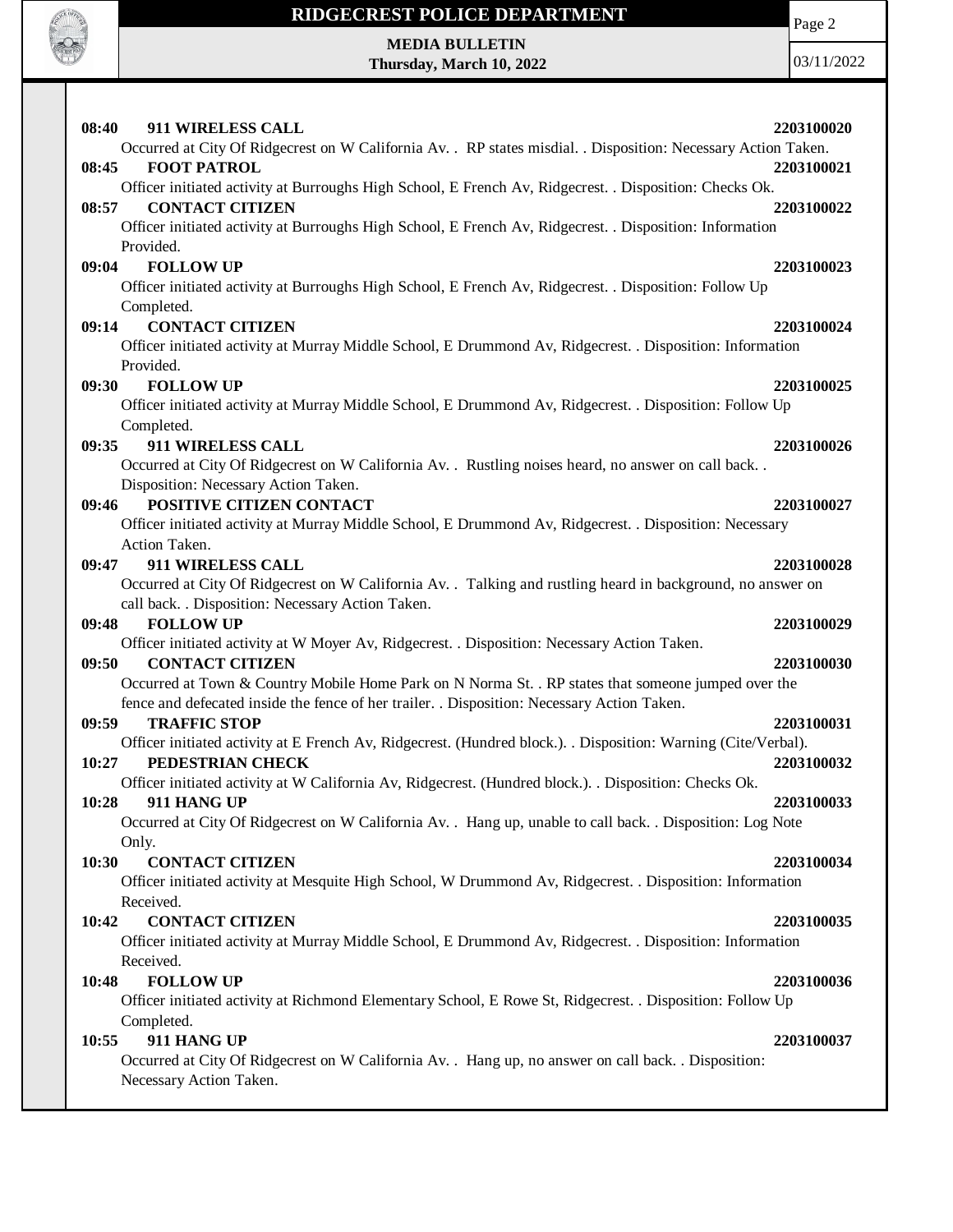

# **RIDGECREST POLICE DEPARTMENT MEDIA BULLETIN**

**Thursday, March 10, 2022**

Page 3

| 11:01<br><b>ABANDONED VEHICLE</b><br>Occurred at N Mahan St/W Inyokern Rd. Blue Dodge Durango no doors abandoned in street. . Disposition: | 2203100038 |
|--------------------------------------------------------------------------------------------------------------------------------------------|------------|
| Log Note Only.                                                                                                                             |            |
| <b>CONTACT CITIZEN</b><br>11:13                                                                                                            | 2203100039 |
| Officer initiated activity at James Monroe Middle School, W Church Av, Ridgecrest. . Disposition: Information                              |            |
| Received.                                                                                                                                  |            |
| 11:21<br><b>VERBAL THREATS</b>                                                                                                             | 2203100040 |
| Occurred on W Haloid Av. RP states that his mother was threatening him and stated that she was going to                                    |            |
| throw a rock and bust his head. . Disposition: Unfounded.                                                                                  |            |
| 11:22<br><b>FOOT PATROL</b>                                                                                                                | 2203100041 |
| Officer initiated activity at James Monroe Middle School, W Church Av, Ridgecrest. . Disposition: Checks Ok.                               |            |
| <b>ABANDONED VEHICLE</b><br>11:41                                                                                                          | 2203100042 |
| Occurred on N Wayne St. Veh has been parked there for weeks. . Disposition: Necessary Action Taken.                                        |            |
| 11:43<br><b>CITIZEN ASSIST</b>                                                                                                             | 2203100043 |
| Occurred at American Towing & Recovery on W Graaf Av. Disposition: Assisted.                                                               |            |
| <b>WELFARE CHECK</b><br>11:43                                                                                                              | 2203100044 |
| Occurred at City Of Ridgecrest on W California Av. . RP wants a well check on a friend in Anza, CA - referred                              |            |
|                                                                                                                                            |            |
| to Riverside Co Sheriff Dept. . Disposition: Referred To Other Agency.                                                                     |            |
| <b>FOOT PATROL</b><br>11:53                                                                                                                | 2203100045 |
| Officer initiated activity at Burroughs High School, E French Av, Ridgecrest. . Disposition: Checks Ok.                                    |            |
| 12:03<br><b>WARRANT ARREST</b>                                                                                                             | 2203100046 |
| Occurred on E Upjohn Av. RP in the lobby wants to file an ID theft report                                                                  |            |
| SA/Rodgers, Jenny Rebecca 02/13/1973 WNO/RM052006A Bail/500 Chg/12500(a) VC                                                                |            |
| Cited and released from station. . Disposition: Arrest Made.                                                                               |            |
| STORAGE AUTHORITY-6MOS EXPIRED<br>12:04                                                                                                    | 2203100047 |
| Officer initiated activity at W Ward Av, Ridgecrest. Vehicle towed. . Disposition: Necessary Action Taken.                                 |            |
| 12:13<br><b>CONTACT CITIZEN</b>                                                                                                            | 2203100048 |
| Occurred on W Coral Av. Rp states that someone broke the rps gate. . Disposition: Information Provided.                                    |            |
| <b>TRAFFIC DETAIL</b><br>12:33                                                                                                             | 2203100049 |
| Officer initiated activity at Burroughs High School, E French Av, Ridgecrest. NORTH SIDE. . Disposition:                                   |            |
| Necessary Action Taken.                                                                                                                    | 2203100050 |
| <b>CONTACT CITIZEN</b><br>12:47                                                                                                            |            |
| Occurred at Pierce Elementary School on N Gold Canyon Dr. Disposition: Information Provided.                                               |            |
| <b>CONTACT CITIZEN</b><br>12:56                                                                                                            | 2203100051 |
| Occurred at City Of Ridgecrest on W California Av. . CALL RP/would like to speak to code enforcement to get                                |            |
| an update on a case. . Disposition: Information Provided.                                                                                  |            |
| 13:06<br><b>EMBEZZLEMENT REPORT</b>                                                                                                        | 2203100052 |
| Occurred at Auto Zone STORE#5342 on N China Lake Bl. . Rp states employee purposefully gave away                                           |            |
| merhcandise without charging a customer. . Disposition: Cancelled by RP.                                                                   |            |
| <b>WARRANT ARREST</b><br>13:11                                                                                                             | 2203100053 |
| Officer initiated activity at S Warner St, Ridgecrest. (Hundred block.) SA/NunezFernandez, Anthony                                         |            |
| 11/18/1995 WNO/RM055007A Bail/1k Chg/12500(a) VC                                                                                           |            |
| Cited and released. . Disposition: Arrest Made.                                                                                            |            |
| PROPERTY DAMAGE ONLY TC<br>13:17                                                                                                           | 2203100054 |
| Occurred at S China Lake Bl/W Dolphin Av. Single vehicle in a gray Honda Civic went into the dirt. .                                       |            |
| Disposition: Report Taken.                                                                                                                 |            |
| <b>FOLLOW UP</b><br>13:25                                                                                                                  | 2203100055 |
| Officer initiated activity at Murray Middle School, E Drummond Av, Ridgecrest. . Disposition: Follow Up                                    |            |
| Completed.                                                                                                                                 |            |
|                                                                                                                                            |            |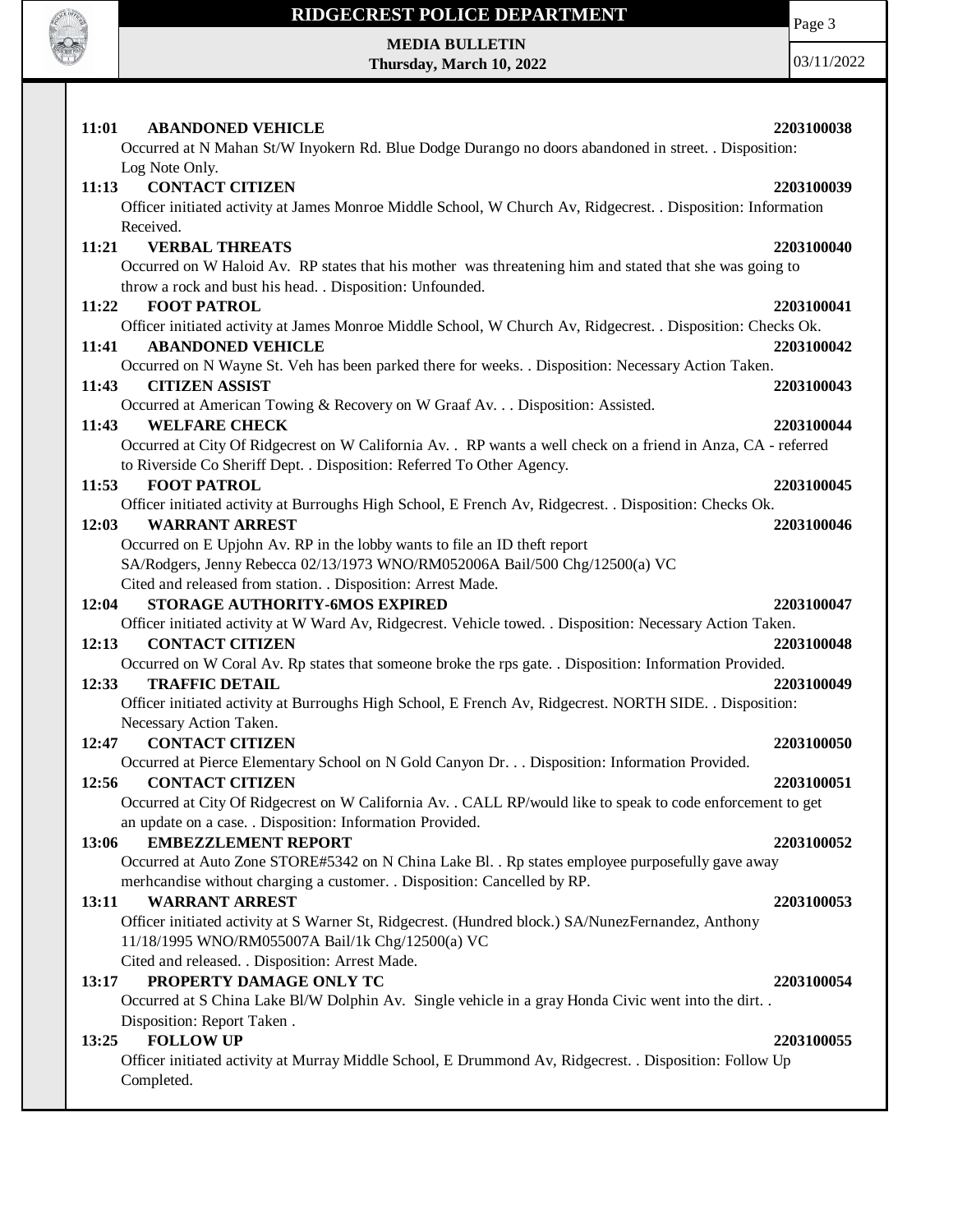

Page 4

**MEDIA BULLETIN Thursday, March 10, 2022**

| 13:31<br><b>DISTURBANCE - VERBAL</b><br>Occurred on W Benson Av. RP states there is a male who is "out of control" Male is in all black and RP is in                | 2203100056 |
|---------------------------------------------------------------------------------------------------------------------------------------------------------------------|------------|
| the middle of the street - no weapons/not UI or HBD. . Disposition: Unable To Locate.                                                                               |            |
| 13:33<br><b>EXTRA PATROL</b>                                                                                                                                        | 2203100057 |
| Occurred on S Fairview St. Extra patrol. . Disposition: Checks Ok.                                                                                                  |            |
| <b>ILLEGAL ENTRY TO DWELLING</b><br>13:41                                                                                                                           | 2203100058 |
| Occurred on W Moyer Av. WMA went inside the Red tagged home. . Disposition: Checks Ok.<br><b>CONTACT CITIZEN</b>                                                    |            |
| 13:42<br>Occurred at City Of Ridgecrest on W California Av. . CALL RP/requesting contact from the officer that had his                                              | 2203100059 |
| vehicle towed this morning. . Disposition: Negative Contact.                                                                                                        |            |
| <b>CONTACT CITIZEN</b><br>13:45                                                                                                                                     | 2203100060 |
| Officer initiated activity at James Monroe Middle School, W Church Av, Ridgecrest. . Disposition: Information                                                       |            |
| Received.                                                                                                                                                           |            |
| 13:46<br><b>CONTACT CITIZEN</b>                                                                                                                                     | 2203100061 |
| Officer initiated activity at Burroughs High School, E French Av, Ridgecrest. . Disposition: Information                                                            |            |
| Received.                                                                                                                                                           |            |
| 13:53<br><b>VEHICLE RELEASE</b>                                                                                                                                     | 2203100062 |
| Occurred at City Of Ridgecrest on W California Av. Disposition: Necessary Action Taken.<br><b>INFORMATION</b>                                                       |            |
| 13:54<br>Occurred at City Of Ridgecrest on W California Av. . Non emergency - gave the non emergency line to call                                                   | 2203100063 |
| back. . Disposition: Information Received.                                                                                                                          |            |
| <b>SUSPICIOUS PERSON</b><br>13:58                                                                                                                                   | 2203100064 |
| Occurred on E Heatherglen Dr. (Hundred block.) WMA has a white beard on a bike. . Disposition: Checks Ok.                                                           |            |
| <b>INFORMATION RECEIVED</b><br>14:08                                                                                                                                | 2203100065 |
| Occurred at City Of Ridgecrest on W California Av. . RP would like a well check on her mother in Orange                                                             |            |
| County - provided Orange County Sheriff Department's number. . Disposition: Information Provided.                                                                   |            |
| 14:20<br><b>FOOT PATROL</b>                                                                                                                                         | 2203100066 |
| Officer initiated activity at Burroughs High School, E French Av, Ridgecrest. . Disposition: Necessary Action                                                       |            |
| Taken.                                                                                                                                                              |            |
| 14:33<br>POSSESS CONTROLLED SUBSTANCE PARAPHERNALIA<br>A<br>Officer initiated activity at W Bowman Rd, Ridgecrest. SA/Rhoadabarger, Victor Mauricio 05/29/1985 Open | 2203100067 |
| Chg/ 11364 HS                                                                                                                                                       |            |
| WNO/BV013760A Bail/75050 Chg/3455(a)                                                                                                                                |            |
| Booked CRF. . Disposition: Arrest Made.                                                                                                                             |            |
| PATROL CHECK<br>14:37                                                                                                                                               | 2203100068 |
| Officer initiated activity at Skate Park, E French Av, Ridgecrest. . Disposition: Checks Ok.                                                                        |            |
| <b>VEHICLE RELEASE</b><br>14:39                                                                                                                                     | 2203100069 |
| Occurred at City Of Ridgecrest on W California Av. Disposition: Necessary Action Taken.                                                                             |            |
| 14:49<br><b>ACO CALL</b>                                                                                                                                            | 2203100070 |
| Officer initiated activity at N Sierra View St, Ridgecrest. Well check on dog. . Disposition: Animal Control                                                        |            |
| Handled.<br>15:19<br><b>RECKLESS VEHICLE</b>                                                                                                                        | 2203100071 |
| Occurred at McDonald's on N China Lake Bl. . DARK GRAY SUV WAS SWERVING ALL OVER THE ROAD                                                                           |            |
| POSSIBLY HBD. . Disposition: Warning (Cite/Verbal).                                                                                                                 |            |
| <b>LAND TRESPASS</b><br>15:29                                                                                                                                       | 2203100072 |
| Occurred on S Gordon St. RP states that there is someone inside the home at that location and there is                                                              |            |
| nobody supposed to be there. . Disposition: Checks Ok.                                                                                                              |            |
|                                                                                                                                                                     |            |
|                                                                                                                                                                     |            |
|                                                                                                                                                                     |            |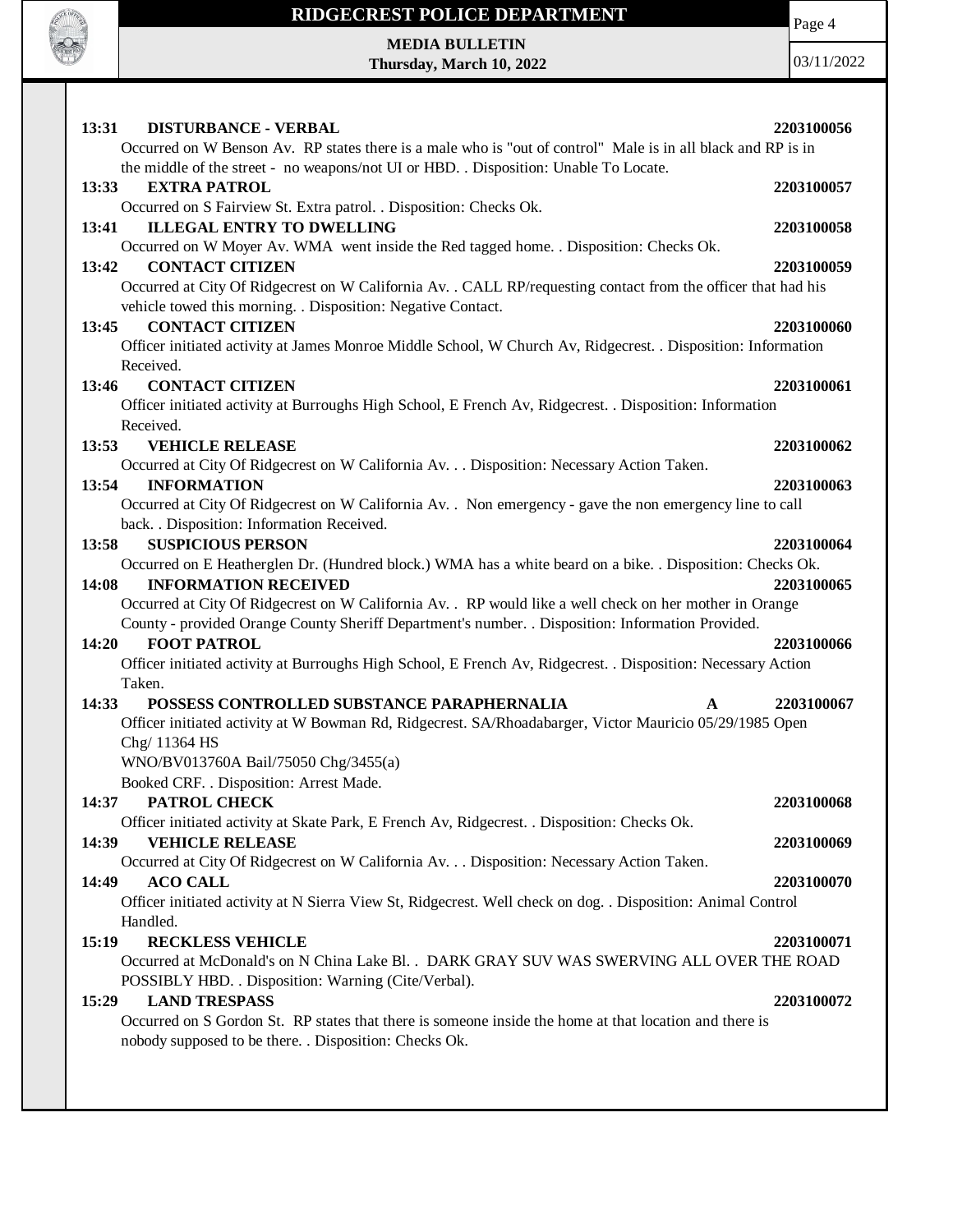

Page 5

**MEDIA BULLETIN Thursday, March 10, 2022**

| 15:41<br><b>TRAFFIC STOP</b>                                                                                       | 2203100073 |
|--------------------------------------------------------------------------------------------------------------------|------------|
| Officer initiated activity at Baskin Robbins, N China Lake Bl, Ridgecrest. . Disposition: Citation.                |            |
| <b>TRAFFIC STOP</b><br>16:13                                                                                       | 2203100074 |
| Officer initiated activity at E Coso Av, Ridgecrest. (Hundred block.). Disposition: Warning (Cite/Verbal).         |            |
| <b>TRAFFIC STOP</b><br>16:29                                                                                       | 2203100075 |
| Officer initiated activity at N Gold Canyon Dr, Ridgecrest. . Disposition: Warning (Cite/Verbal).                  |            |
| <b>ACO CALL</b><br>16:32                                                                                           | 2203100076 |
| Officer initiated activity at E Church Av, Ridgecrest. (Hundred block.) Loose Dog. . Disposition: Animal Control   |            |
| Handled.                                                                                                           |            |
| <b>CONTACT CITIZEN</b><br>16:37                                                                                    | 2203100077 |
| Occurred at City Of Ridgecrest on W California Av. . Rp in lobby would like to speak with an officer in regards    |            |
| to a person who lives at the housing the rp manages. . Disposition: Information Provided.                          |            |
| RUNAWAY/OUT OF CONTROL JUVENILE<br>16:56                                                                           | 2203100078 |
| Occurred at City Of Ridgecrest on W California Av. . Rp outside of lobby would like someone to speak with her      |            |
| son. . Disposition: Counselled.                                                                                    |            |
| PRISONER TRANSPORT<br>17:04                                                                                        | 2203100079 |
| Officer initiated activity at City Of Ridgecrest, W California Av, Ridgecrest. 22-738. . Disposition: Necessary    |            |
| Action Taken.                                                                                                      |            |
| <b>INFORMATION</b><br>17:38                                                                                        | 2203100080 |
| Occurred on N Sierra View St. . Disposition: Information Provided.                                                 |            |
| 17:50<br><b>DECEASED PERSON</b>                                                                                    | 2203100081 |
| Occurred on S Suzanne St. Cellular E911 Call: Service Class: W911 Med Aid                                          |            |
| 18:13<br><b>CONTACT CITIZEN</b>                                                                                    | 2203100082 |
| Occurred on W California Av. Contact via 21. . Disposition: Information Provided.                                  |            |
| <b>WARRANT SERVICE</b><br>18:27                                                                                    | 2203100083 |
| Occurred at City Of Ridgecrest on W California Av. . SA/ Rodriguez, Ernest Shawntay 01/18/1978                     |            |
| WNO/RM050816A Chgs/HS 11377(A); PC 140B; VC 14601.1(A) Bail/25K                                                    |            |
| Arrested by SBSO Probation. . Disposition: Report Taken.                                                           |            |
| 18:30<br><b>THEFT</b>                                                                                              | 2203100084 |
| Occurred on N Amanda St. Contact via 21. . Disposition: Information Received.                                      |            |
| PEDESTRIAN CHECK<br>19:49                                                                                          | 2203100085 |
| Officer initiated activity at N Norma St, Ridgecrest. (Hundred block.). . Disposition: Checks Ok.                  |            |
| 19:51<br><b>AREA CHECK</b>                                                                                         | 2203100086 |
| Occurred on E Commercial Av. . Disposition: Gone Prior to Arrival.                                                 |            |
| 19:55<br>PEDESTRIAN CHECK                                                                                          | 2203100087 |
| Officer initiated activity at W Reeves Av, Ridgecrest. (Hundred block.). . Disposition: Checks Ok.                 |            |
| <b>MEDICAL AID</b><br>20:15                                                                                        | 2203100088 |
| Occurred at High Desert Haven on S College Heights Bl. . Cellular E911 Call Service Class: WPH2 Ambulance          |            |
| Request. . Disposition: Referred To Other Agency.                                                                  |            |
| <b>TRAFFIC STOP</b><br>20:17                                                                                       | 2203100089 |
| Officer initiated activity at Pizza Hut, S China Lake Bl, Ridgecrest. . Disposition: Necessary Action Taken.       |            |
| <b>TRAFFIC STOP</b><br>20:31                                                                                       | 2203100090 |
| Officer initiated activity at N China Lake Bl, Ridgecrest. (Hundred block.). . Disposition: Warning (Cite/Verbal). |            |
| <b>TRAFFIC STOP</b><br>20:51                                                                                       | 2203100091 |
| Officer initiated activity at W Willow Av, Ridgecrest. (Hundred block.) Go-Kart. . Disposition: Necessary          |            |
| Action Taken.                                                                                                      |            |
| <b>INFORMATION RECEIVED</b><br>21:07                                                                               | 2203100092 |
| Occurred on W Moyer Av. Misc Info/Does not need police, fire, medical. . Disposition: Information Received.        |            |
|                                                                                                                    |            |